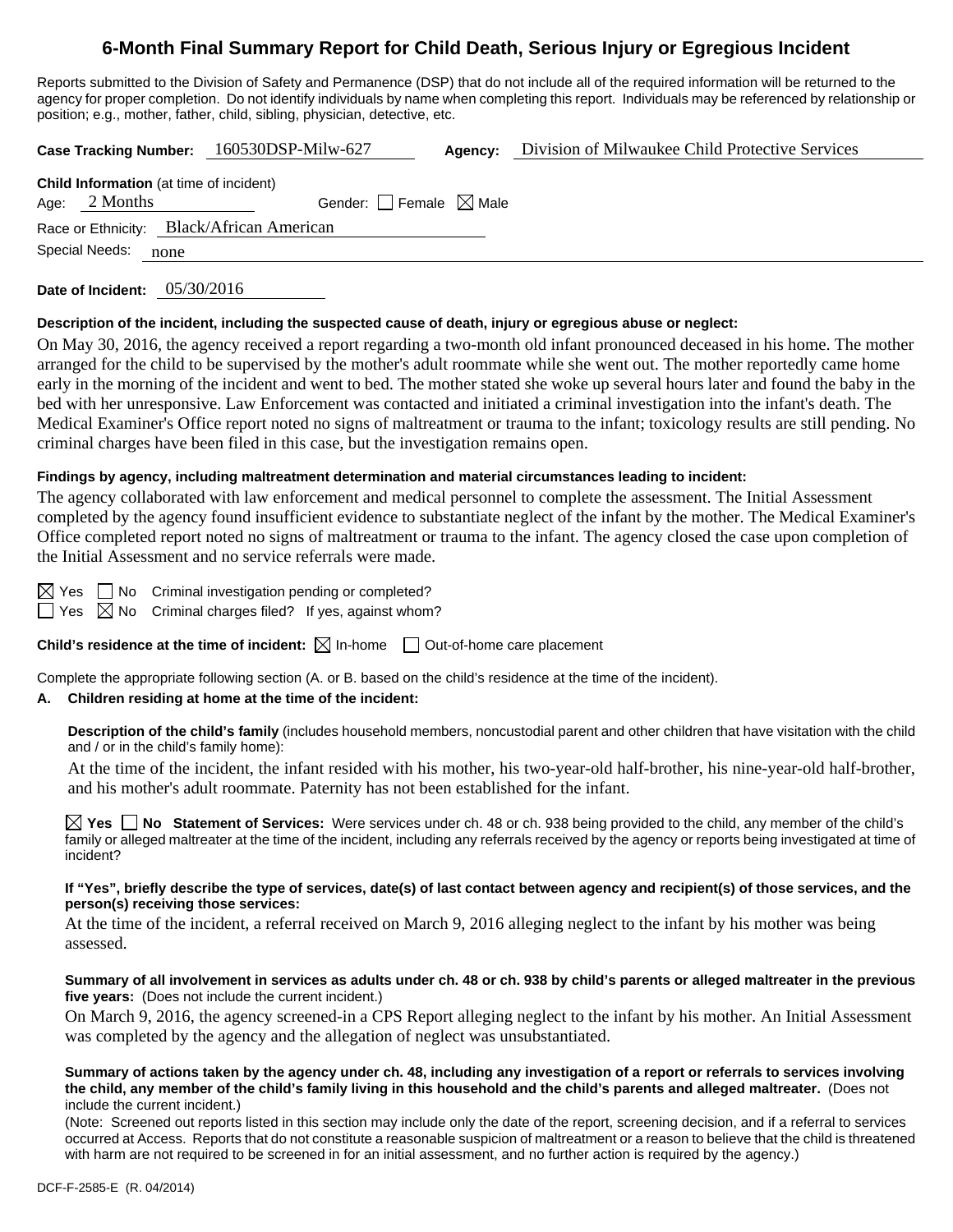On March 9, 2016, the agency screened-in a CPS Report alleging neglect to the infant by the mother. An assessment was completed by the agency and the allegation of neglect was unsubstantiated. The children were deemed safe and the case was closed in initial assessment.

On March 2, 2011, the agency screened-in a CPS Report alleging neglect to the infant's now 9 year old brother. An assessment was completed by the agency and the allegation of neglect was unsubstantiated. The child was deemed safe and the case was closed in initial assessment.

On March 1, 2011, the agency screened-out a CPS Report.

On April 20, 2009, the agency screened-in a CPS Report alleging neglect to the infant's now 9 year old brother. An assessment was completed by the agency and the allegation of neglect was unsubstantiated. The child was deemed safe and the case was closed in initial assessment.

On June 27, 2007, the agency screened-in a CPS Report alleging neglect to the infant's now 9 year old brother. An assessment was completed by the agency and the allegation of neglect was unsubstantiated. The children were deemed unsafe and the family was referred to safety services. The case was closed in initial assessment.

On September 7, 2004, the agency screened-in a Protective Services Report alleging neglect to the infant's now 11 year old brother. An assessment was completed by the agency and the allegation of neglect was substantiated. The case was opened for ongoing services.

On December 11, 2003, the agency screened in a Protective Services Report alleging neglect to the infant's now 12 year old brother. An assessment was completed by the agency and the allegation of neglect was substantiated. The case was opened for ongoing services.

### **Summary of any investigation involving the child, any member of the child's family and alleged maltreater conducted under ch. 48 and any services provided to the child and child's family since the date of the incident:**

The agency collaborated with law enforcement and medical personnel to complete the assessment. The Initial Assessment completed by the agency found insufficient evidence to substantiate neglect of the infant by the mother. The Medical Examiner's Office completed report noted no signs of maltreatment or trauma to the infant. The agency closed the case upon completion of the Initial Assessment and no service referrals were made.

# **B. Children residing in out-of-home care (OHC) placement at time of incident:**

**Description of the OHC placement and basis for decision to place child there:**

# **Description of all other persons residing in the OHC placement home:**

**Licensing history:** Including type of license, duration of license, summary of any violations by licensee or an employee of licensee or other actions that constitute a substantial failure to protect and promote the welfare of the child.

# **Summary of any actions taken by agency in response to the incident:** (Check all that apply.)

| $\boxtimes$ | Screening of Access report                           | Attempted or successful reunification             |
|-------------|------------------------------------------------------|---------------------------------------------------|
|             |                                                      |                                                   |
| $\boxtimes$ | Protective plan implemented                          | Referral to services                              |
| $\boxtimes$ | Initial assessment conducted                         | Transportation assistance                         |
|             | Safety plan implemented                              | Collaboration with law enforcement                |
|             | Temporary physical custody of child                  | Collaboration with medical professionals          |
|             | Petitioned for court order / CHIPS (child in need of | Supervised visitation                             |
|             | protection or services)                              | Case remains open for services                    |
|             | Placement into foster home                           | Case closed by agency                             |
|             | Placement with relatives                             | Initiated efforts to address or enhance community |
|             | Ongoing Services case management                     | collaboration on CA/N cases                       |
|             |                                                      | Other (describe):                                 |
|             |                                                      |                                                   |

# **FOR DSP COMPLETION IF RECORD OR ON-SITE REVIEW WAS UNDERTAKEN:**